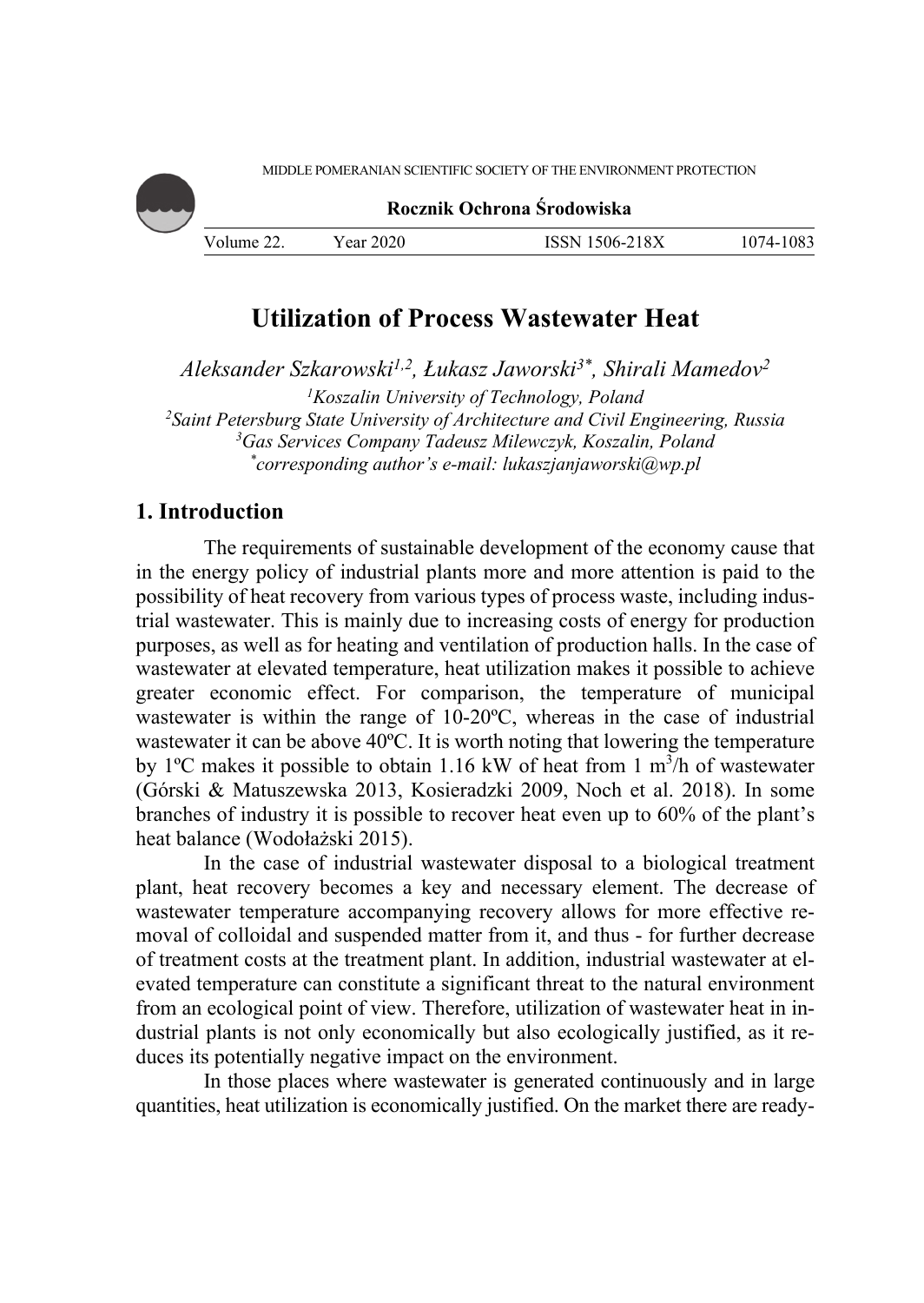made devices for heat utilization. The most commonly used are heat exchangers and heat pumps, which are used to recover heat from wastewater from various technological processes (Górski & Matuszewska 2013). However, it should be emphasized that wastewater as an energy source is a resource with limited thermal potential and variable characteristics. It depends on the process in which it came from and on the amount of water consumed. The variable physicochemical composition of wastewater and its unspecified quantity very often makes it difficult to use readymade technical solutions available on the market.

# **2. Object, target and research methodology**

The Homanit company was selected to be the object of research and the said company is located in the town of Karlino in the West Pomeranian Province of Poland. The plant produces thin, highly refined medium and high density fiberboards (MDF and HDF). Among many production cycles, a steam thermal treatment of wood cycle was selected, which produces around 8.3  $m^3/h$  of wastewater per day at an average temperature of 80ºC. This wastewater contains a number of chemical pollutants. The main ones are sugars that occur in the form of disaccharides. These carbohydrates include mannose, arabinose, galactose, xylose and glucose, cellulose and hemicellulose. Organic acids, such as formic and acetic, are also present, and in trace amounts – propionic acid. In addition, there are contaminants from mechanical wood processing: sand and a fine fraction of wood fiber with average dimension of approx. 1 mm. The wastewater shows acidic reaction within the range of  $pH = 5.0 - 5.5$ .

Wastewater, due to its composition, tends to coagulate and stick to the pipeline walls. For this reason, as well as to reduce the costs associated with wastewater treatment in a station located in Kołobrzeg, the wastewater is pretreated at the plant. For this purpose, a centrifuge is used; its efficiency is greatly reduced due to high temperature of wastewater. The centrifugation technology is based on the assumption that temperature of the centrifuged medium should not exceed 40ºC. To lower the temperature, two mechanical draft cooling facilities are currently used. Their efficiency is not always sufficient to cool the peak wastewater stream to the required temperature. Furthermore, wastewater heat is not utilized.

The purpose of this research work was to develop a concept for reliable cooling of variable-flow wastewater with heat recovery for heating or production purposes. The research methodology consisted mainly of theoretical computation based on the initially obtained technological information and partly on the measurements made.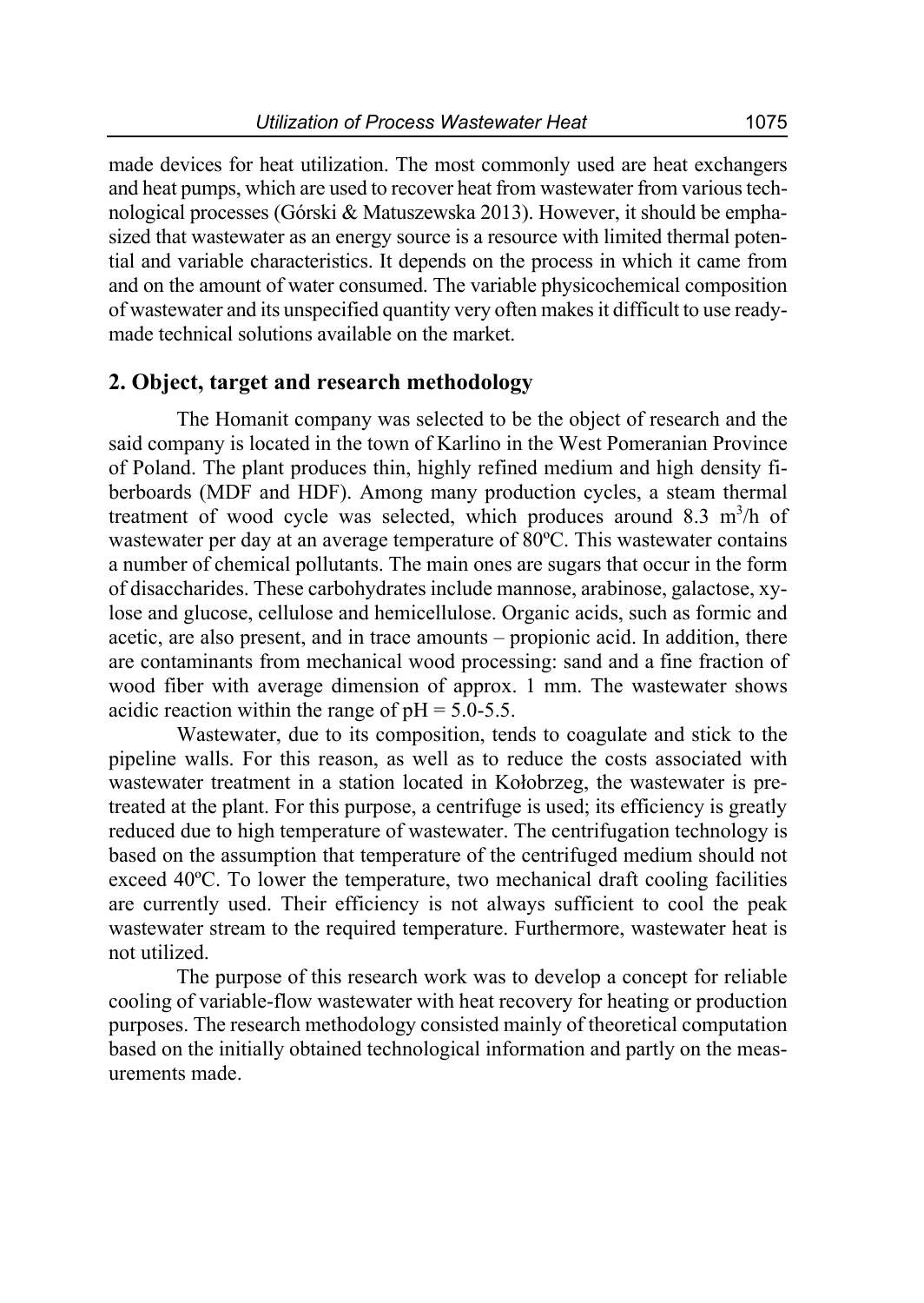# **3. Computation results**

#### **3.1. Shell-and-tube heat exchanger for heating purposes**

Water heating for the purposes of heating the production building was considered as the first variant of wastewater heat utilization. The concept of a shell-and-tube heat exchanger was developed, which consists of a cylindrical shell and a bundle of straight, thin-walled tubes. The heat exchange surface is the surface of the tubes along which the heat exchange takes place between cooling water flowing inside these tubes and wastewater flowing around them. The decision to use such an exchanger design, which is nowadays considered obsolete, is based on facilitating the cleaning of the area around the tubes to which wastewater is channeled.

Structural computation of the shell-and-tube heat exchanger were made based on the following initial assumptions for the medium streams:

- hourly wastewater flow:  $V_1 = 8.3 \text{ m}^3/\text{h}$ ,
- $\bullet$  initial wastewater temperature:  $t_1$ <sup>'</sup> = 90°C,
- expected wastewater temperature after cooling:  $t_1$ <sup>*"*</sup> = 40<sup>o</sup>C,
- $\bullet$  initial temperature of cooling water:  $t_2' = 20$ °C,
- expected temperature after cooling:  $t_2$ <sup>*"*= 80°C.</sup>

The physical properties of the wastewater were adopted as for water at an average temperature of  $t_1^{av} = 65^{\circ}\text{C}$ : specific heat  $c_p = 4183 \text{ kJ/(kg·K)}$ ; density  $p = 980.5 \text{ kg/m}^3$ . The above data shows that the recovered heat flux is:

$$
Q_{1} = \frac{V_{1}}{3600} \rho c_{p} (t_{1} - t_{1}) = \frac{8.3}{3600} 980.5 \cdot 4.183(90 - 40) = 472.8 \text{ kW}.
$$

From the enthalpy balance under the above assumptions, mass flow rates of the mediums were determined: for wastewater  $M_1 = 2.26$  kg/s; for water  $M_2 =$ 1.89 kg/s.

The exchanger shell is expected to be made of steel seamed pipe  $114 \times 2.5$ mm with an internal diameter of 109 mm, while the tube bundle will consist of seamless steel tubes  $12\times1$  mm with internal diameter of 10 mm. The recommended flow rate of mediums for such exchanger design was adopted (Piotrowski 1973): for the inter-tube area (cooled wastewater) - 0.45 m/s; for a tube bundle area (cooling water to be used as a heating medium) - 0.65 m/s.

Fig. 1 shows the exchanger cross-section obtained as a result of the design on the condition that the inter-tube area is optimally filled. The number of tubes in the bundle was 37. For such a design, the actual flow rates of mediums were: for inter-tube space  $w_1 = 0.45$  m/s; for tube bundle area  $w_2 = 0.66$  m/s.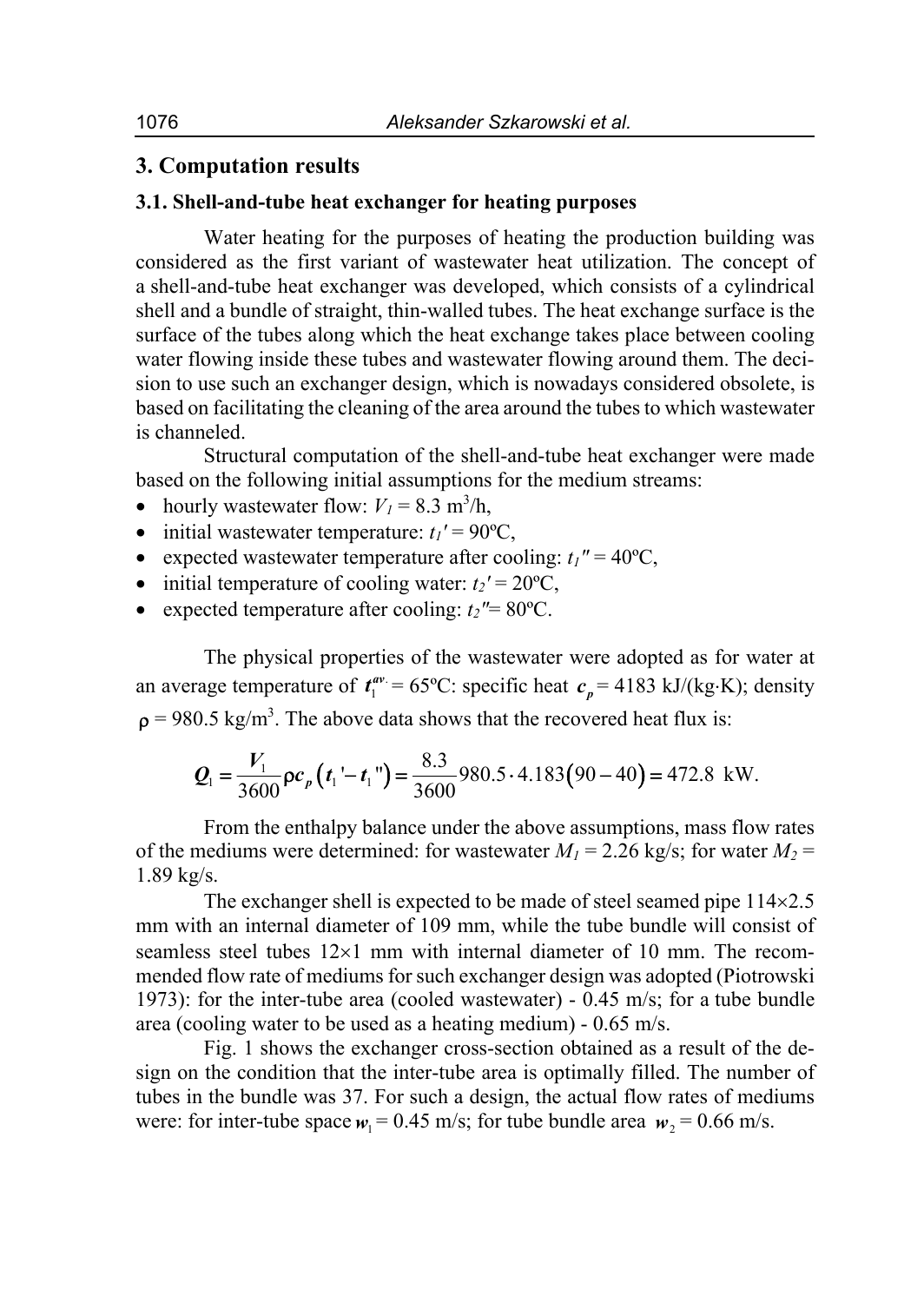The following physical properties of mediums were applied in further thermal computation (Szkarowski et al. 2017):

- For wastewater at average temperature  $t_1^{av} = 65^{\circ}$ C:
	- Prandtl number:  $Pr_1 = 2.765$ ,
	- specific heat:  $c_{nl} = 4.183 \text{ kJ/(kg·K)}$ ,
	- kinematic viscosity coefficient:  $v_1 = 0.447 \cdot 10^{-6} \text{ m}^2/\text{s}$ ,
	- thermal conductivity coefficient:  $\lambda_1 = 66.35 \cdot 10^{-2}$  W/(m·K),
	- density  $\rho_1 = 980.5 \text{ kg/m}^3$ ,
- for cooling water at average temperature  $t_2^{av} = 50^{\circ}$ C:
	- Prandtl number:  $Pr_2 = 3.54$ ,
	- specific heat:  $c_{p2} = 4.174 \text{ kJ/(kg·K)}$ ,
	- kinematic viscosity coefficient:  $v_2 = 0.556 \cdot 10^{-6} \text{ m}^2/\text{s}$ ,
	- thermal conductivity coefficient:  $\lambda_2 = 64.8 \cdot 10^{-2}$  W/(m·K),
	- density  $\rho_2 = 988.1 \text{ kg/m}^3$ .



**Fig. 1.** Cross-section of the wastewater-water heat exchanger

Based on the above values of physical properties and velocity of mediums, the value of Reynolds number was determined for the adopted exchanger design:

- for wastewater in inter-tube area:  $Re_1 = 12100$ ,
- for water in pipes:  $Re<sub>2</sub> = 11870$ ,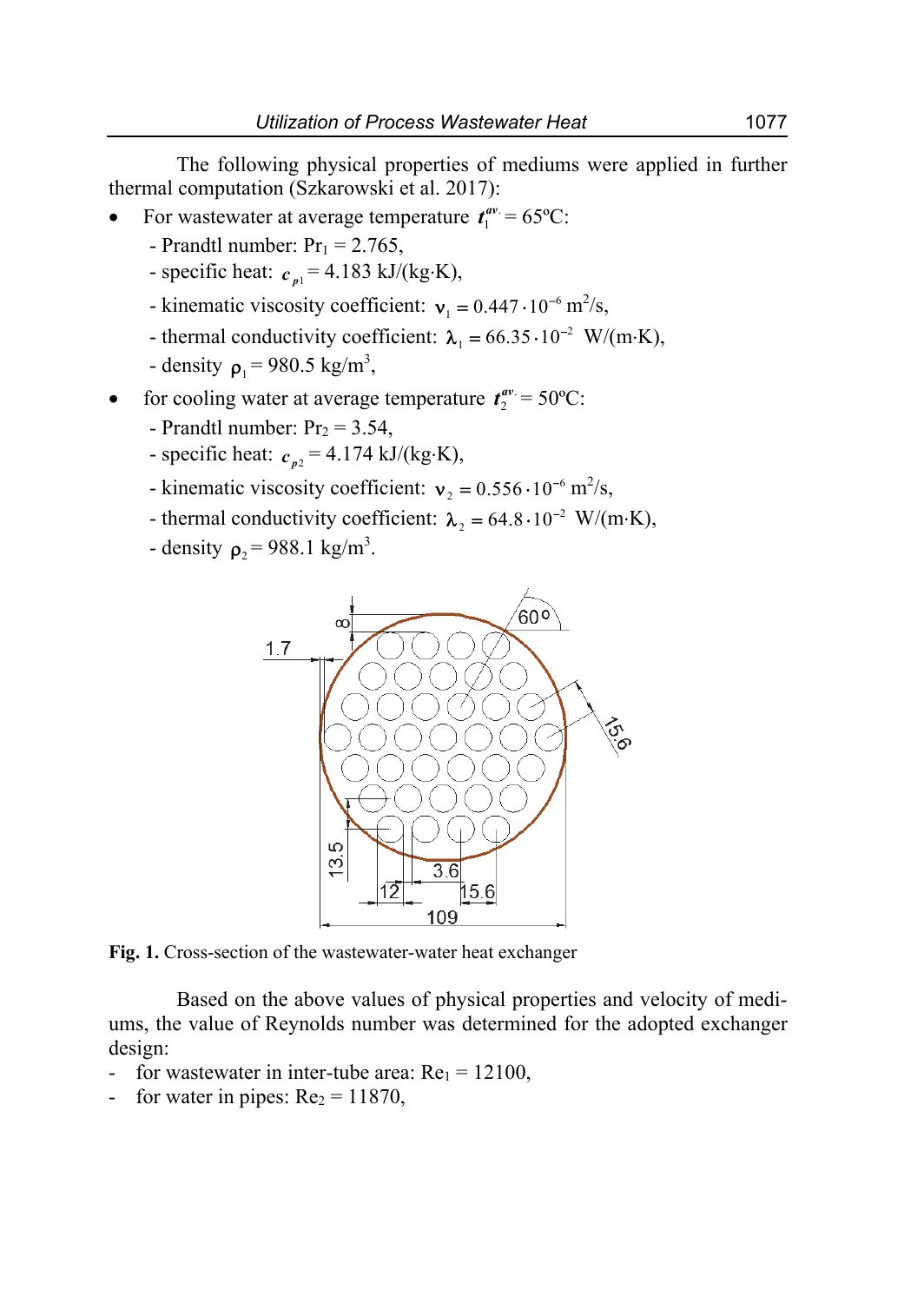which proves the developed turbulent movement of both mediums. This gives an opportunity to determine the Nusselt number, which characterizes heat transfer on the surface of the tube bundle, from the universal formula (Szkarowski et al. 2017): for wastewater on the outer surface of tubes  $Nu_1 = 61.23$ ; for water on the internal surface of tubes  $Nu_2 = 67.06$ .

The above premises were used to determine the value of the heat transfer coefficient, which for the wastewater side is  $\alpha_1 = 3385 \text{ W/(m}^2 \text{·K)}$ , and on the water side  $\alpha_2$  = 4295 W/(m<sup>2</sup>·K). The value of the heat transfer coefficient, taking into account the material and wall thickness of the tubes, is 1681 W/ $(m^2 K)$ .

The nature of the variation of temperature of the mediums along the heat exchange surface allows the active temperature difference to be taken as the arithmetic mean (Orłowska 2018), which amounts to  $\Delta t = 15^{\circ}$ C. The required surface of the tube bundle with the above heat exchange characteristics was about 18.52  $m<sup>2</sup>$ , and the length of the tubes in the bundle was 13.28 m. In order to shorten the heat exchanger length, the series connection of three sections of 4.5 m long each was suggested.

Hydraulic computation were also performed to determine fluid pressure loss during flow through the exchanger. The required power to drive the wastewater pump was approximately 260 W, while the power required for the water pump – approximately 540 W.

Dimensions and basic characteristics of the designed heat exchanger are shown in Fig. 2. Inspection hatches are provided for cleaning the space between the tubes. An annular collector is provided at each wastewater inlet and outlet. Its dimensions were chosen so that the medium velocity in the connector, in the annular channel and in the inter-tube area be similar.

It should be emphasized that several Polish companies manufacturing heat exchangers would propose ready-made solutions for the obtained preliminary results. However, a certain problem would be the need to periodically quickly clean the inter-tube area.

# **3.2. Ventilation heater**

An air heater was developed as a second way to cool the wastewater and recover its heat. Currently, an oil heater is used to heat the outside air for ventilation of the factory boiler room. Most of this air is used to burn fuel in boilers.

A two-row tube type "wastewater-air" exchanger with cross flow of mediums and cross-section of  $5\times 5$  m was chosen. The vertical ribbed tubes constitute the heat exchange surface. Heat exchange takes place between wastewater flowing inside these tubes and air flowing across them - horizontally. Due to the large stream of heated air and expected expansion of the plant, a decision was made to calculate the maximum daily wastewater flow.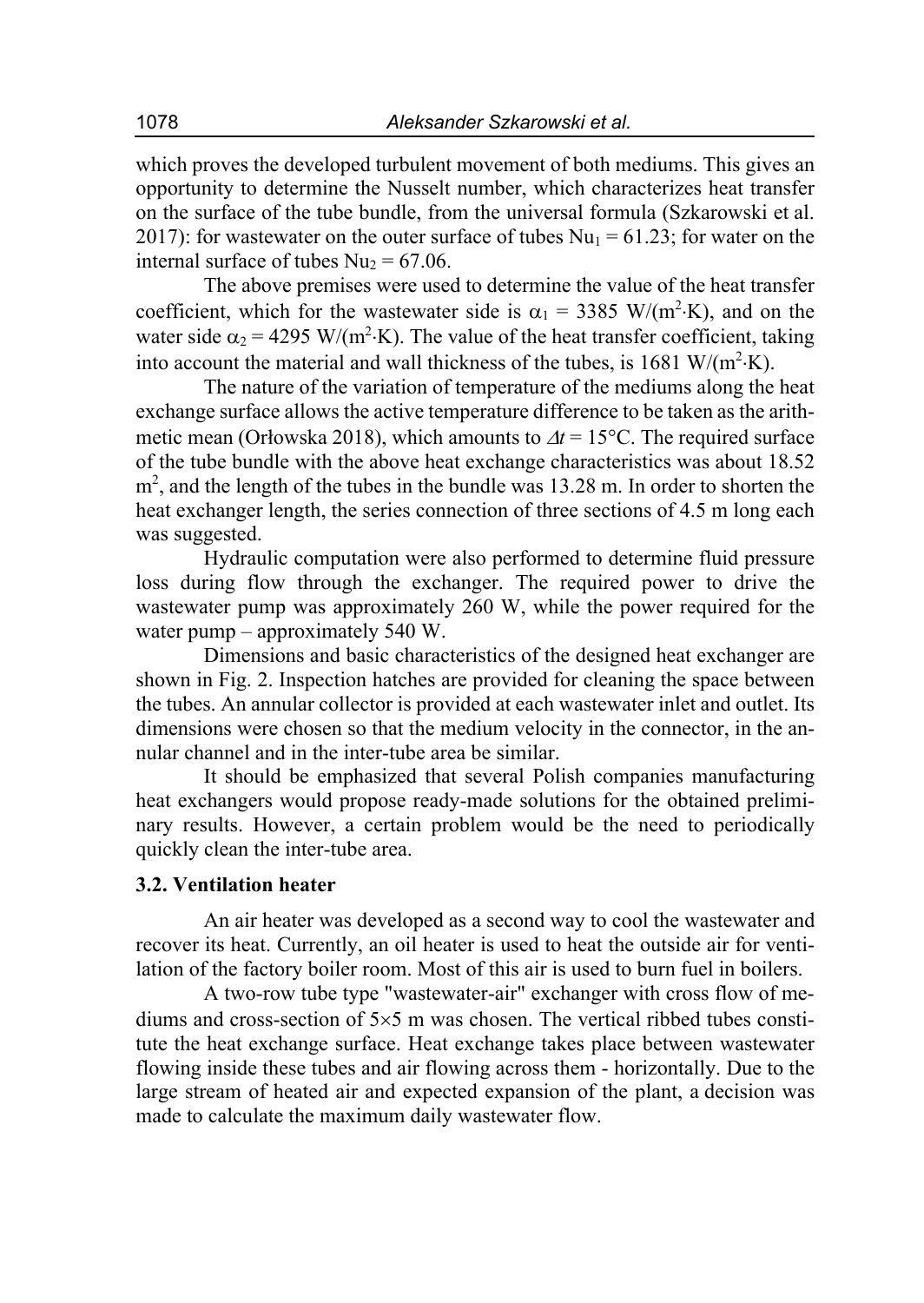

**Fig. 2.** Basic characteristics of one section of the wastewater-water heat exchanger

Design-verification computation of the cross-flow exchanger was made based on the following initial assumptions for the mediums streams:

- $\bullet$  initial wastewater temperature:  $t_1$ '= 90°C,
- expected waster water temperature after cooling:  $t_1$  " = 40°C,
- hourly wastewater flow:  $V_1 = 30 \text{ m}^3/\text{h}$ ,
- hourly air flow:  $V_2 = 485,000 \text{ m}^3/\text{h}$ ,
- $\bullet$  initial external air temperature  $t_2$  ' = -10<sup>o</sup>C.

Physical properties of wastewater were assumed initially as for water at arithmetic average temperature  $t_1^{av} = 65^{\circ}$ C C: specific heat  $c_p = 4183$  kJ/(kg·K);  $p = 980.5 \text{ kg/m}^3$ . The above data shows that the recovered heat flux is:

$$
\mathbf{Q}_{1} = \frac{V_{1}}{3600} \rho c_{p} (t_{1} - t_{1}^{*}) = \frac{8.3}{3600} 980.5 \cdot 4.183(90 - 40) = 1702 \text{ kW}.
$$

This allowed for the determination of the final air temperature:  $t_1 = 0$ <sup>o</sup>C. The nature of mediums temperature variation along the heat exchange surface requires the use of active temperature difference as the logarithmic mean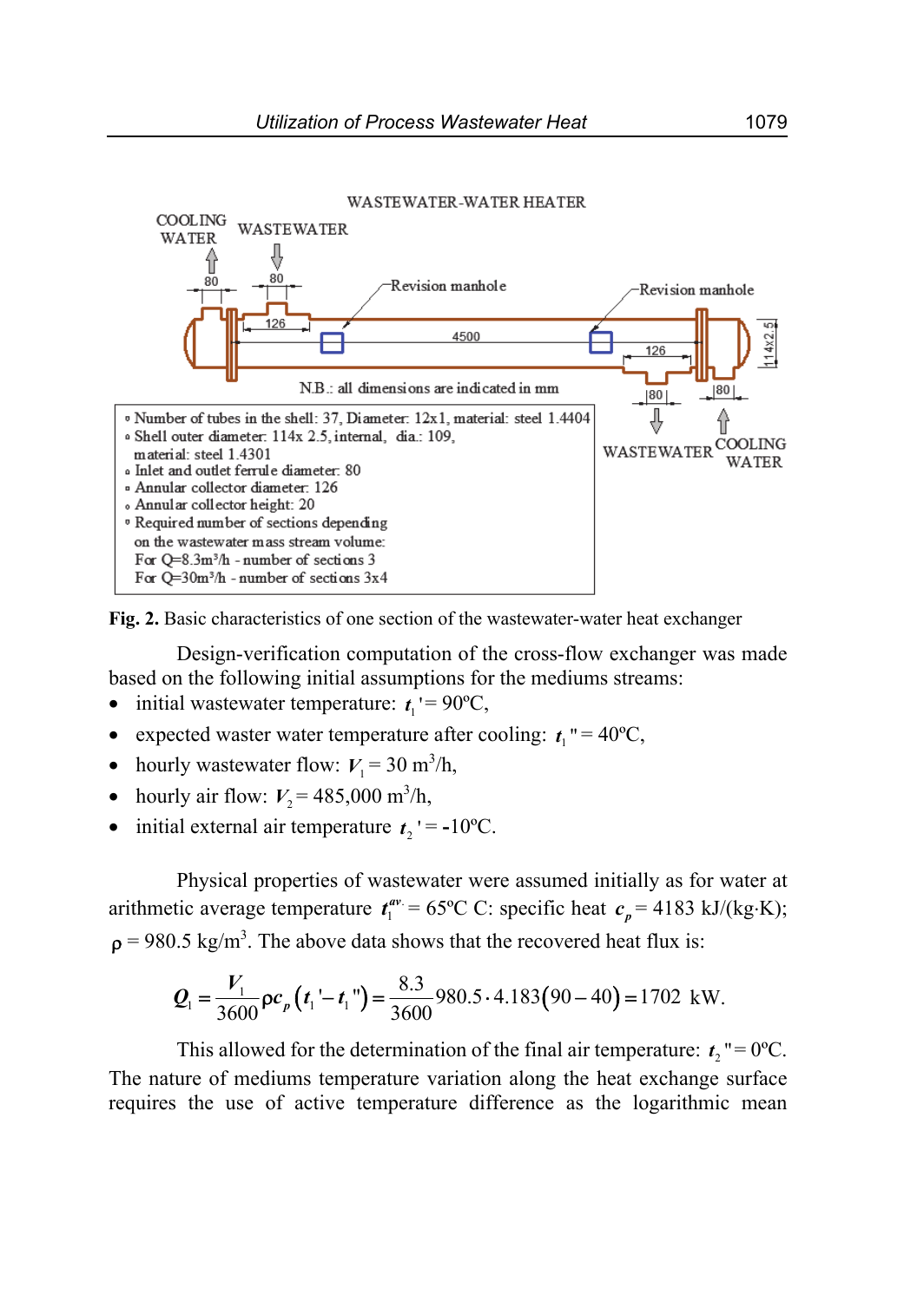(Orłowska 2018), which was  $\Delta t = 68.12$  °C. In this conditions the average wastewater temperature is:

$$
t_1^{av.} = t_2^{av.} + \Delta t = \frac{-10 + 0}{2} + 68.12 = 63.12 \text{ °C}.
$$

For this temperature we have the following properties of wastewater:  $c_p$  $= 4181 \text{ kJ/(kg·K)}$ ; density  $\rho = 981.5 \text{ kg/m}^3$ , which needs slight correction of the recovered heat flux:

$$
Q_{1} = \frac{8.3}{3600}981.5 \cdot 4.181(90 - 40) = 1703 \text{ kW}.
$$

From the enthalpy balance under the above assumptions, mass flow rates of mediums were determined: for wastewater  $M_1 = 4.52$  kg/s; for air  $M_2 = 33.8$  kg/s.

The design of the double-row "wastewater-air" heater obtained as a result of computation is shown in Fig. 3. For the selected diameter of vertical tubes  $33.7 \times 2.0$  mm, dimensions of the square ribs are 7.4 $\times$ 7.4 cm. Thickness of the metal plate is 1 mm, and the distance between the rib axes is 3 mm.

The assumed wastewater velocity in the tubes was 0.45 m/s, while real air velocity in the inter-tube area was 14.2 m/s.

The following physical properties of mediums were adopted for further thermal computation (Szkarowski et al. 2017):

- For wastewater at average temperature  $t_1^{av} = 63.12$ °C:
	- Prandtl number:  $Pr_1 = 2.846$ ,
	- specific heat:  $c_{p1} = 4.181$  kJ/(kg·K),
	- kinematic viscosity coefficient:  $v_1 = 0.458 \cdot 10^{-6} \text{ m}^2/\text{s}$ ,
	- thermal conductivity coefficient:  $\lambda_1 = 66.18 \cdot 10^{-2}$  W/(m·K),
	- density  $\rho_1 = 981.5 \text{ kg/m}^3$ ,
- for cooling air at average temperature  $t_2^{av} = -5$  °C:
	- Prandtl number:  $Pr<sub>2</sub> = 0.71$ ,
	- specific heat:  $c_{p2} = 1.007 \text{ kJ/(kg·K)}$ ,
	- kinematic viscosity coefficient:  $v_2 = 12.855 \cdot 10^{-6} \text{ m}^2/\text{s}$ ,
	- thermal conductivity coefficient:  $\lambda_2 = 2.4 \cdot 10^{-2}$  W/(m·K),
	- density  $\rho_2 = 1.318 \text{ kg/m}^3$ .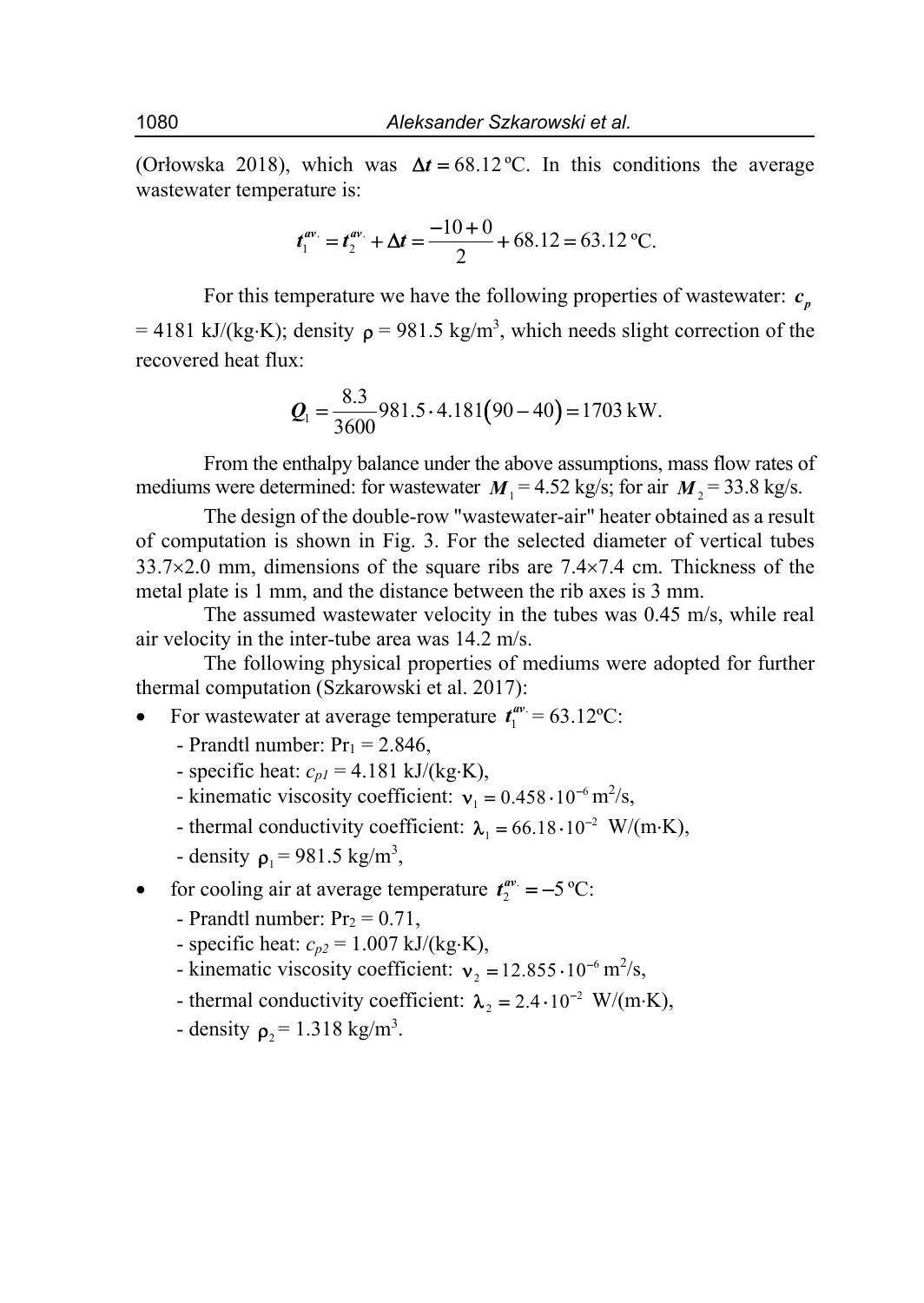Based on the above values of physical properties and velocity of mediums, the value of Reynolds number was determined for the adopted exchanger design:

- for wastewater in tubes in the inter-tube area:  $Re_1 = 32424$ ,
- for air in the inter-tube area:  $Re<sub>2</sub> = 170000$ .



**Fig. 3.** Cross-section of the designed "wastewater-air" heater

The above allowed for the opportunity to determine the Nusselt number from appropriate formulas (Szkarowski et al. 2017): for wastewater on the inner surface of tubes:  $Nu_1$ = 189.22; for air on the outer surface of ribbed tubes:  $Nu<sub>2</sub> = 368.2$ .

From the above premises, the value of the heat transfer coefficient was determined, which on the wastewater side is  $\alpha_l = 4216.4 \text{ W/(m}^2 \cdot \text{K)}$  and on the water side  $\alpha_2$  = 50.3 W/(m<sup>2</sup>·K). The value of the heat transfer coefficient, taking into account the material and wall thickness of the tubes, is 15.64  $W/(m^2 \cdot K)$ .

The required ribbed surface at this heat exchange intensity is about 1374  $m^2$ , with an area of one row equal to 1023  $m^2$ . Such design of the exchanger in the assumed computation conditions will provide air temperature behind the heater of about 0ºC, which will reduce the strain on heaters generating heat for the boiler by up to 50%. As the outside temperature increases, the designed exchanger will be able to provide more heat and even cover 100% of the demand for ventilation purposes.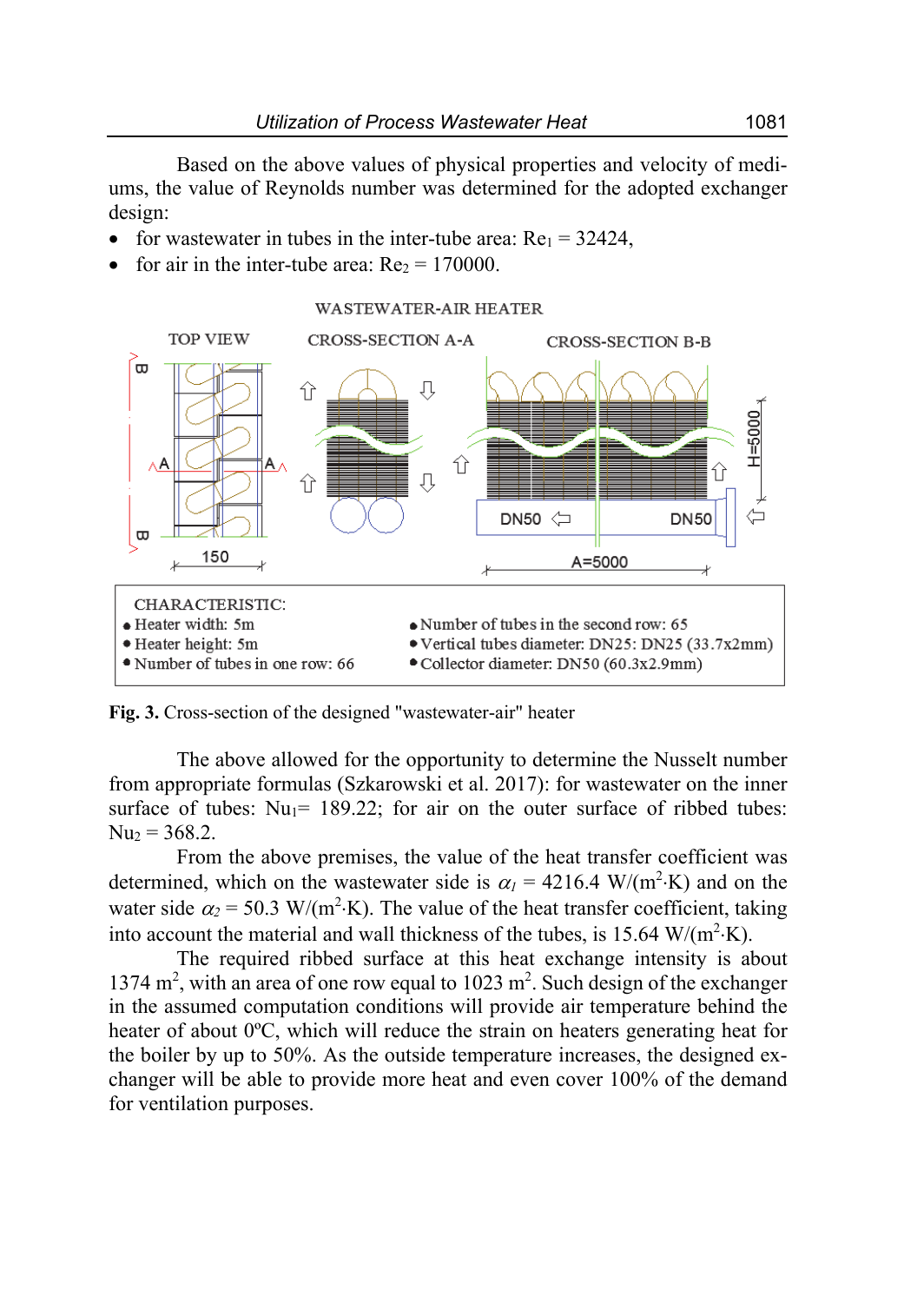# **4. Summary**

The possibility of process wastewater heat recovery was estimated at Homanit plant located in Karlino, Poland. To determine the volume of heat recovered, a steam thermal treatment of wood cycle was selected, which currently generates about 8.3 m<sup>3</sup>/h of wastewater at average temperature of 80 $^{\circ}$ C. The need to cool down wastewater in order to improve the efficiency of wastewater pretreatment by centrifugation provided an additional motive.

A shell-and-tube heat exchanger was developed, the purpose of which is both cooling wastewater to the desired temperature and heating water, which will then serve as a heating medium for heating a production building. The heat exchange surface consisting of straight, thin-walled tubes is approximately  $18 \text{ m}^2$ . The recovered heat flux with an average daily wastewater flow is 473 kW.

A cross-flow heater was developed, the purpose of which is to cool wastewater and heat outside air for ventilation of the boiler room. The heat exchange surface of vertical ribbed tubes is approx.  $1532 \text{ m}^2$ . The theoretical thermal power recovered from the wastewater stream with a maximum daily flow is 1703 kW.

### **References**

- Górski, J., Matuszewska, D. (2013). Możliwości pozyskiwania ciepła odpadowego ze ścieków i systemów kanalizacji. *Piece Przemysłowe & Kotły, 7-8*, 21-28.
- Kosieradzki, J. (2009). Odzysk ciepła możliwości i zasady. *Rynek instalacyjny*, *3*, 55-58.
- Noch, T. et al. (2018). Analiza emisji zanieczyszczeń w wyniku wytwarzania energii cieplnej. *Rocznik ochrona środowiska, 20,* 1181-1198.
- Orłowska, M. (2018). Badanie wpływu właściwości termicznych okna na pracę grzejnika w pomieszczeniu – badania numeryczne. *Rocznik Ochrona Środowiska, 20*, 1699- 1709.
- Piotrowski, Z. (1973). *Aparatura ogrzewcza w ciepłownictwie*. Warszawa: Wydawnictwa Politechniki Warszawskiej.
- Szkarowski, A., Pavlenko, A., Koshlak, A. (2017). *Zagadnienia wymiany ciepła i masy w inżynierii środowiska*. Koszalin: Wydawnictwo Politechniki Koszalińskiej.
- Wodołażski, A. (2015). Znaczenie odzysku ciepła odpadowego z instalacji produkującej dimetyloeter w ochronie środowiska. *Rocznik Ochrona Środowiska, 17,* 1674-1683.

# **Abstract**

This papers presents the results of computation of two heat exchangers used for heat utilization of industrial wastewater generated in a refined fiberboard production plant. The basic task was to cool wastewater to a temperature of approximately 40ºC enabling efficient centrifugation of suspended matter at the stage of wastewater pretreatment. A shell-and-tube heat exchanger with the power of 473 kW for water heating was developed for heating the production hall. A cross-flow exchanger was also developed for heating ventilation air in the boiler room building, power of which is 1703 kW.